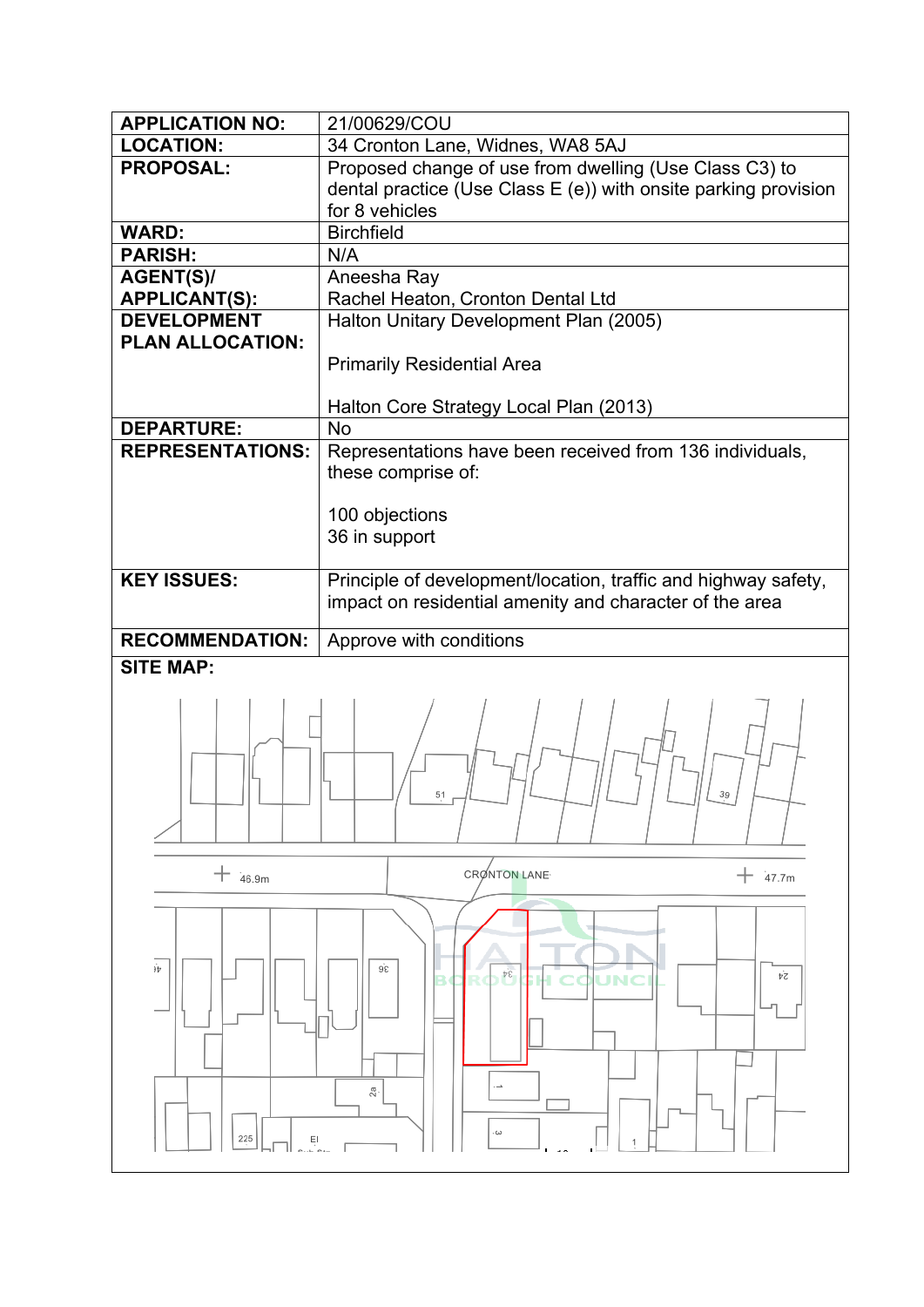## **APPLICATION SITE**

### The Site and Surroundings

The site subject of the application is no. 34 Cronton Lane, Widnes. This comprises an extended 3 bedroomed detached bungalow, with an attached double garage. The property is positioned on the corner of Cronton Lane and Hill View, and has associated gardens to the front and side of the property. The existing driveway and access crossing is located adjacent to 1 Hill View. There are residential properties surrounding the application site.

### Planning History

Planning permission (Ref. 11/00454/FUL) for a proposed single storey extension to side, approved 26/01/2012).

### **THE APPLICATION**

### Proposal Description

The application seeks permission for the proposed change of use from dwelling (Use Class C3) to dental practice (Use Class E (e)) with onsite parking provision for 8 vehicles.

### **Documentation**

The application is accompanied by the necessary plans and application form. Given the minor nature of the application, no further information has been submitted.

## **POLICY CONTEXT**

Members are reminded that planning law requires for development proposals to be determined in accordance with the development plan, unless material considerations indicate otherwise.

### National Planning Policy Framework

The National Planning Policy Framework (NPPF) was published in July 2021 to set out the Government's planning policies for England and how these should be applied.

Paragraph 47 states that planning law requires for planning permission be determined in accordance with the development plan, unless material considerations indicate otherwise. Decisions on application should be make as quickly as possible and within statutory timescale unless a longer period has been agreed by the applicant in writing.

Paragraphs 81 states planning policies and decisions should help create the conditions in which businesses can invest, expand and adapt. Significant weight should be placed on the need to support economic growth and productivity, taking into account both local business needs and wider opportunities for development.

### Halton Delivery and Allocations Local Plan 2022 (DALP)

The following DALP policies and policy documents are relevant to this application: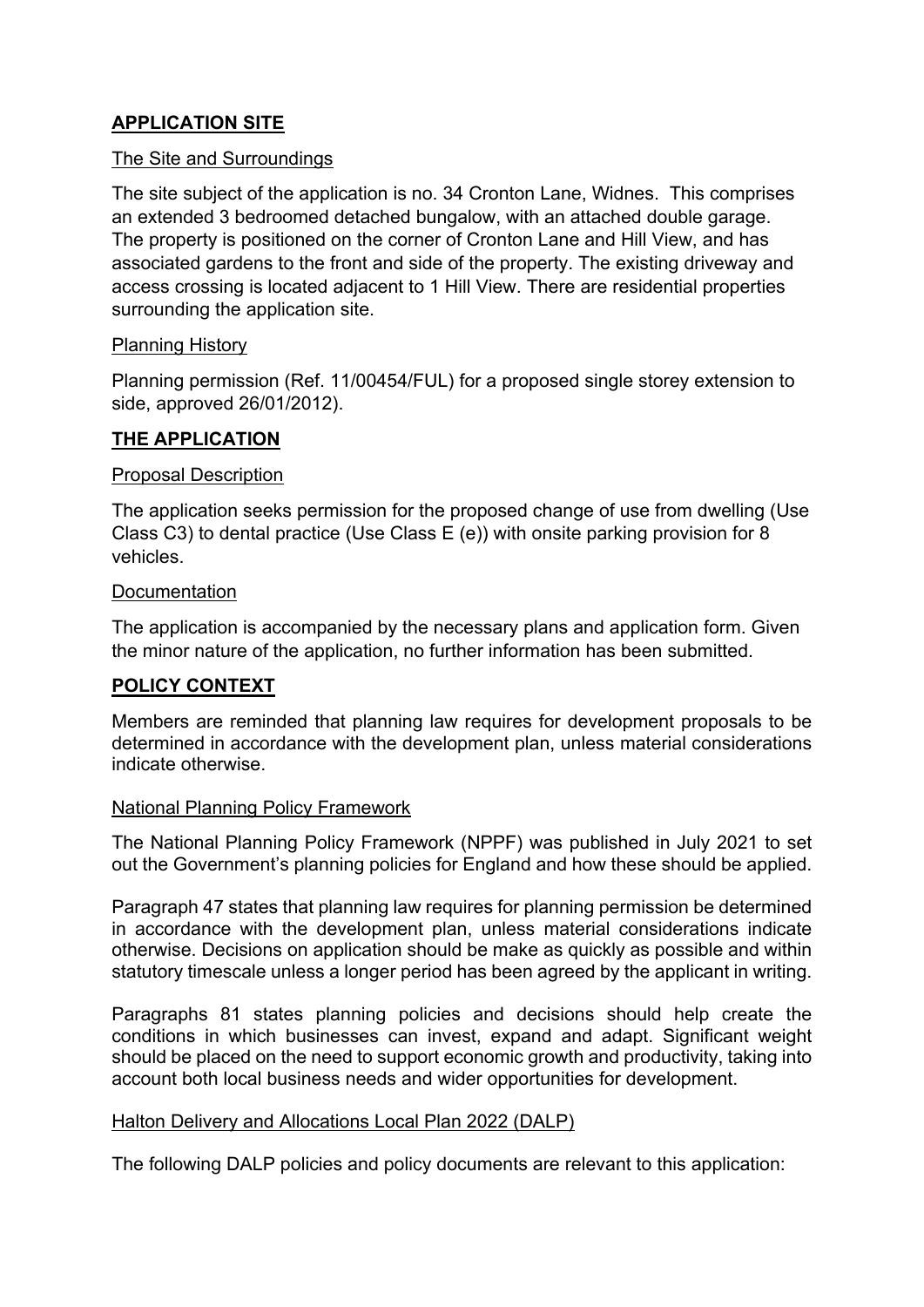### GR1 - Design of Development

GR2 - Amenity

HE7 - Pollution and Nuisance

HE9 - Water Management and Flood Risk

C1 - Transport Network and Accessibility

C2 - Parking Standards

CS(R) - 19 - Sustainable Development and Climate Change

RD5 - Primarily Residential Areas

The Joint Merseyside and Halton Waste Local Plan 2013

WM9 - Sustainable Waste Management Design and Layout for New Development

#### Supplementary Planning Documents (SPD)

None of direct relevance

#### Other Considerations

The application has been considered having regard to Article 1 of the First Protocol of the Human Rights Act 1998, which sets out a person's rights to the peaceful enjoyment of property and Article 8 of the Convention of the same Act which sets out his/her rights in respect for private and family life and for the home. Officers consider that the proposed development would not be contrary to the provisions of the above Articles in respect of the human rights of surrounding residents/occupiers.

### Equality Duty

Section 149 of the Equality Act 2010 created the public sector equality duty. Section 149 states:-

(1) A public authority must, in the exercise of its functions, have due regard to the need to:

a) eliminate discrimination, harassment, victimisation and any other conduct that is prohibited by or under this Act;

b) advance equality of opportunity between persons who share a relevant protected characteristic and persons who do not share it;

c) foster good relations between persons who share a relevant protected characteristic and persons who do not share it.

Officers have taken this into account and given due regard to this statutory duty, and the matters specified in Section 149 of the Equality Act 2010 in the determination of this application.

There are no known equality implications arising directly from this development that justify the refusal of planning permission.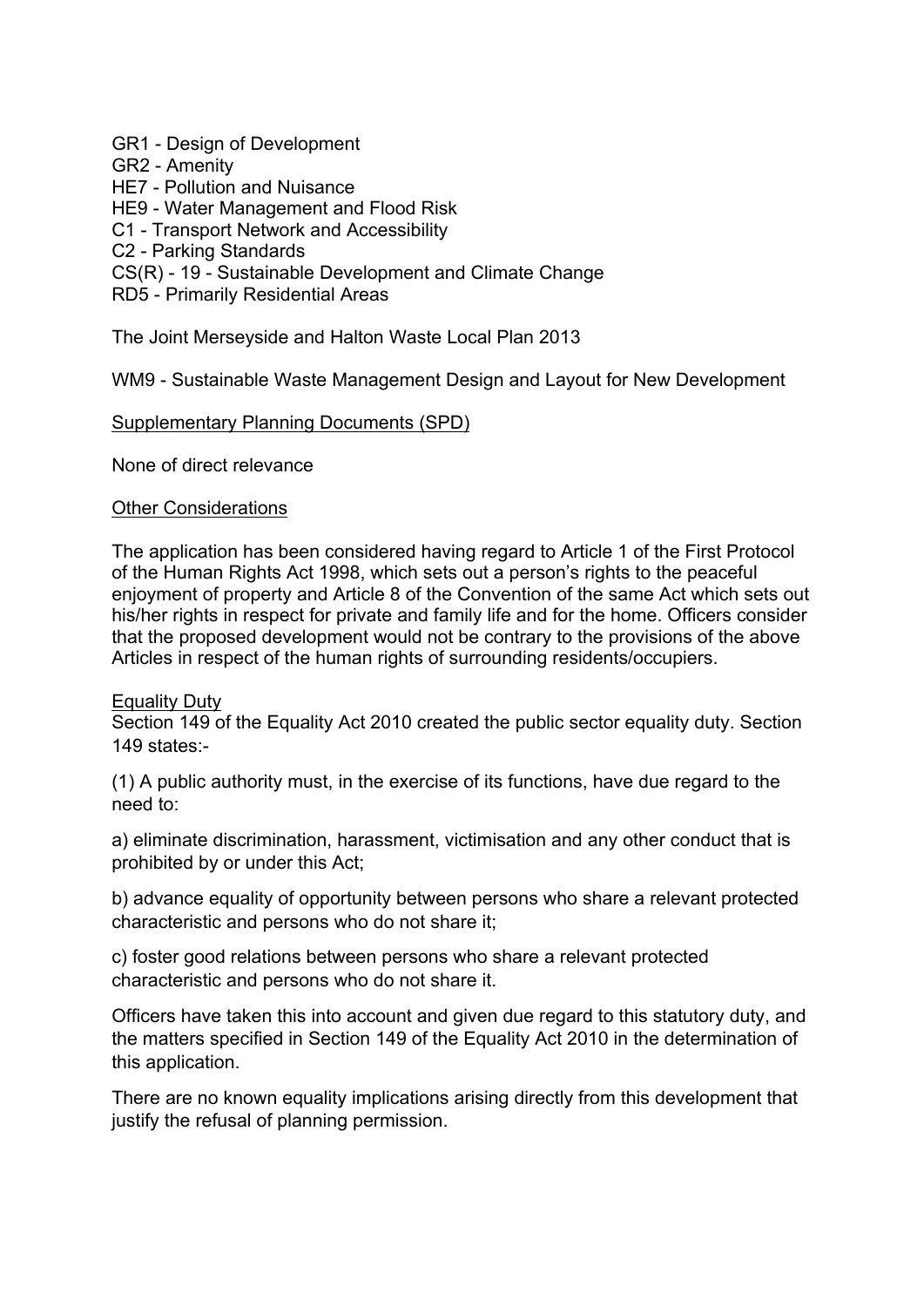## **CONSULTATIONS**

### **HBC Highways**

No objection – Full comment provided in the Highways section in the report below

### HBC Lead Local Flood Authority

No objection subject to a condition in relation to drainage.

### HBC Open Spaces

No objection, there are no formal tree or ecological constraints associated with this plot.

### HBC Environmental Protection

As the bungalow is detached Environmental Health would have no concerns with regards noise from the proposed activities. There should be minimal or no impact on residents adjacent the property.

### Cheshire Police

The Police Designing Out Crime Officer wishes to make the following points for consideration by the applicant:

- The local officers are concerned about possible parking issues as this stretch of road has double yellow lines and they already deal with a high number of parking complaints round the shops. They would like assurances that the dentist would be robust in managing patient parking and reminding people to use the spaces provided and not the road.
- While Cronton Lane has good street lighting, I would recommend lighting complying with BS5489:1-2020 is fitted to all elevations containing a doorset.
- I would also recommend that access is restricted round the side of the building to limit any unauthorised access to the rear area.
- A monitored intruder alarm and panic alarms should be installed. The alarm should be from an installer who belongs to either NSI www.nsi.org.uk or SSAIB [www.ssaib.co.uk](http://www.ssaib.co.uk/)
- While I appreciate doors and windows may not be replaced during the initial change of use I would recommend that, any future replacements comply with PAS 24:2016 or LPS2081 as a minimum. If doors are not being replaced consideration should be given to fitting locks complying with TS007.
- Window limiters should also be considered for any opening windows.
- I would recommend that staff areas are fitted with an access control system comply with UL 293 to prevent any unauthorised access to these areas.

General Information for Applicants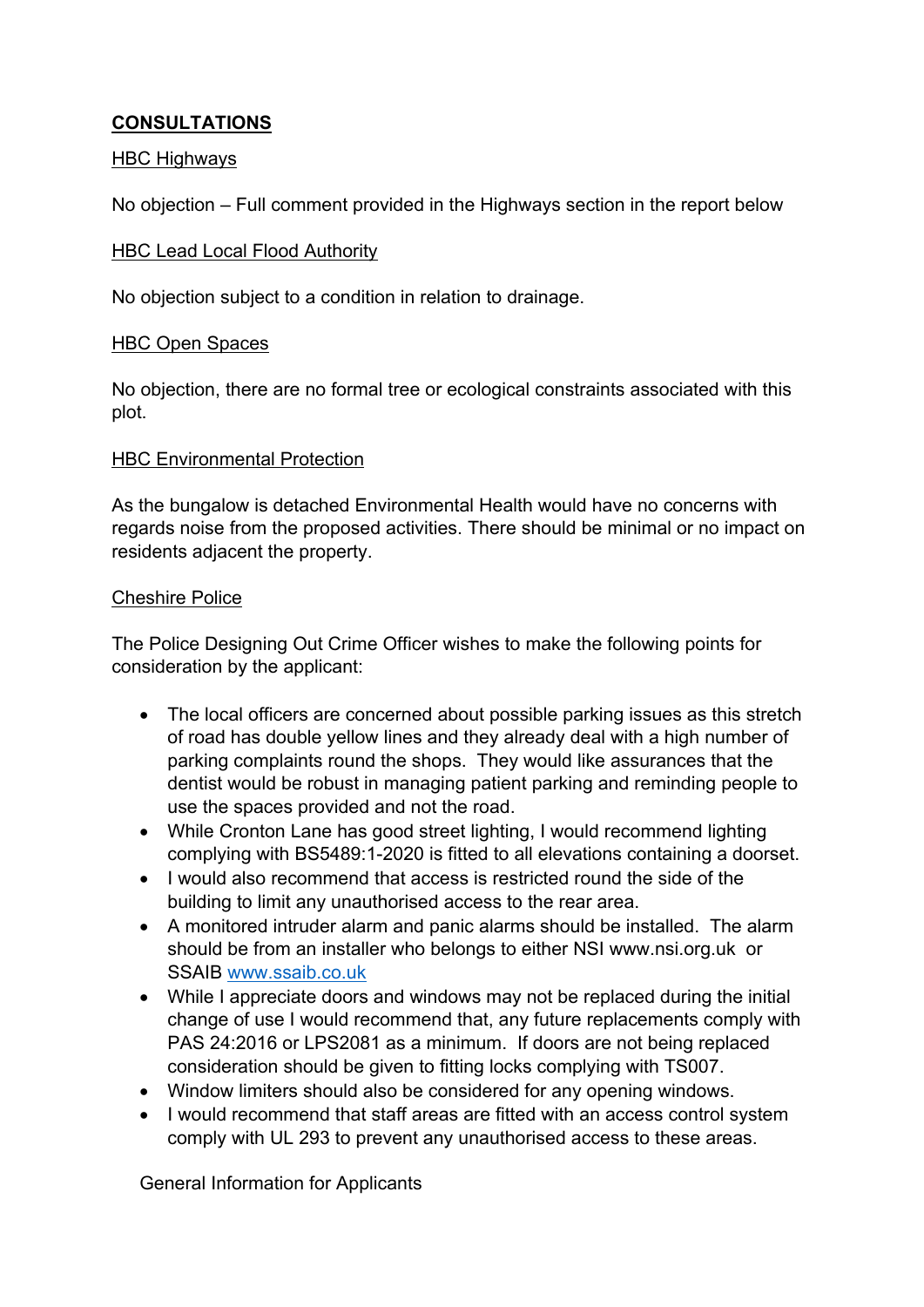A design objective of the National Planning Policy Framework [NPPF], 8. Promoting healthy and safe communities 92.b) states that the development should be;

'b) safe and accessible, so that crime and disorder, and the fear of crime, do not undermine the quality of life or community cohesion – for example through the use of attractive, well-designed, clear and legible pedestrian and cycle routes, and high quality public space, which encourage the active and continual use of public areas';

I recommend that all developments are designed to comply with the principles of Secured by Design (SBD) regardless of whether the award is being pursued .I would however welcome a Secured by Design Application for the scheme, which would enhance the development and provide greater benefits.

Applicants can get more information about Secured by Design (including Design Guides) available at www.securedbydesign.com

## **REPRESENTATIONS**

The application was initially advertised by way of a site notice and neighbour notification letters sent on the 04.11.2021. Further notification letters were sent out on 05.01.22 and 10.02.22 in relation to amended plans and description. The overall consultation period after the last notification ended on the 24.02.2022.

Representations have been received from 136 individuals, addresses as a result of the consultations undertaken. Of these, 100 object to the application, and 36 are in support of the application.

Objections have also been raised from Ward Councillors Bill Woolfall, Mike Fry and Angel Ball.

A summary of the issues raised by the 100 objectors and Ward Councillors are listed below:

- Highway safety concerns due to the proximity to the Hill View/Cronton Lane Junction, congestion, reversing of vehicles, narrowness of Hill View, congestion, existing parking issues at the top of Hill View will be exacerbated, elderly people and students that use the footway.
- Commercial nature of the property and comings and goings inappropriate in a residential area
- Loss of privacy
- Noise and disturbance
- Loss of planting
- Loss of a bungalow
- Concerns with the number of people visiting the site and safeguarding issues of children living in neighbouring houses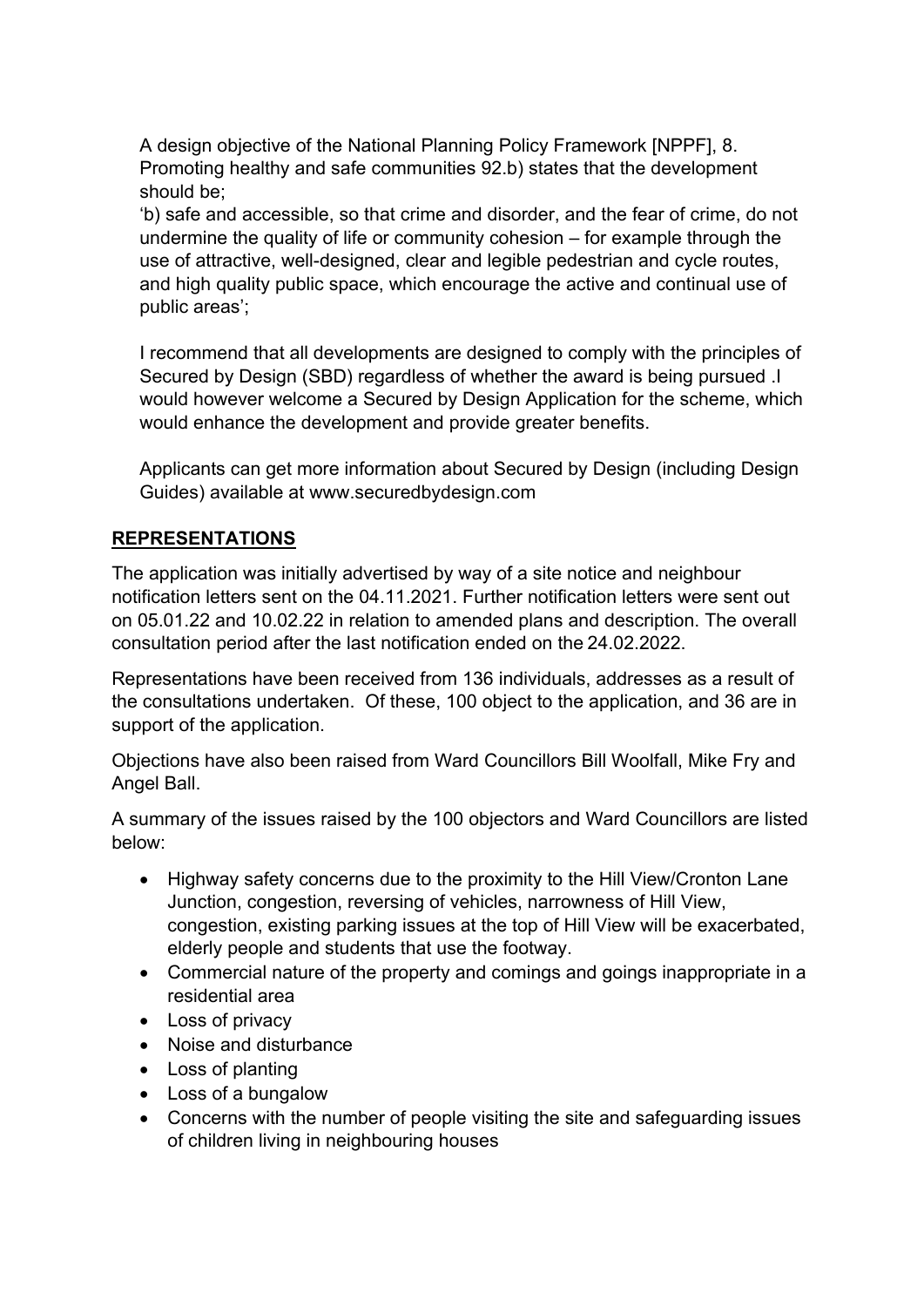- Other available commercial properties within area that should be considered first
- The proposed backlit sign would be inappropriate in the area
- Negative impact on house prices
- Possible need for shutters to windows will detract from character
- Potential attraction to youths congregating and anti-social behaviour
- Would set precedent for other non-residential uses.

The 36 representation in support of the application relate to the need for more dentists in the area.

Material considerations have been addressed in the assessment section of this report.

## **ASSESSMENT**

The amended application seeks planning permission to change the use from a 3 bedroomed bungalow, to dental practice comprising of a reception, 2 surgery/consulting rooms, storage and staff facilitates and 8 off-street car parking spaces. The applicant has stated that there would be 5 full time staff.

### Principle of Development

The application site is within an area designated as a Primarily Residential Area on the Delivery and Allocations Local Plan Proposals Map. Part 3 of Policy RD5 of the DALP states that within the Primarily Residential Areas, proposals for non-residential uses will be considered with regard to their effect on amenity and the concentration of non-residential development.

### Amenity, Noise and Disturbance

Representations have been received from the occupiers of neighbouring properties raising concerns that the proposal to insert additional windows and a doorway on the eastern elevation would cause overlooking and loss of privacy. It is noted that the adjoining property to the rear at no. 32 does have a secondary living room window on the side.

The interface would be at an angle and not directly overlook, and the existing boundary fence in between the properties would also provide some level of screening, particularly to of the lower levels. However, due to the proximity it is still recommended that the door is either solid or obscurely glazed, and that the window is also obscurely glazed. This can be secured by a suitably worded condition.

It is noted that the windows would also be enlarged on the elevation facing Cronton Lane, however this front onto a public highway, with the residential property on the opposite side of the road being some 35m away. Similarly Hill View separates the application property from 36 Hill View opposite. Therefore a refusal could not be sustained on the grounds of loss of privacy.

It is acknowledged that the proposed use, and the staff and patients would undoubtedly increase activity at the site and the associated comings and goings from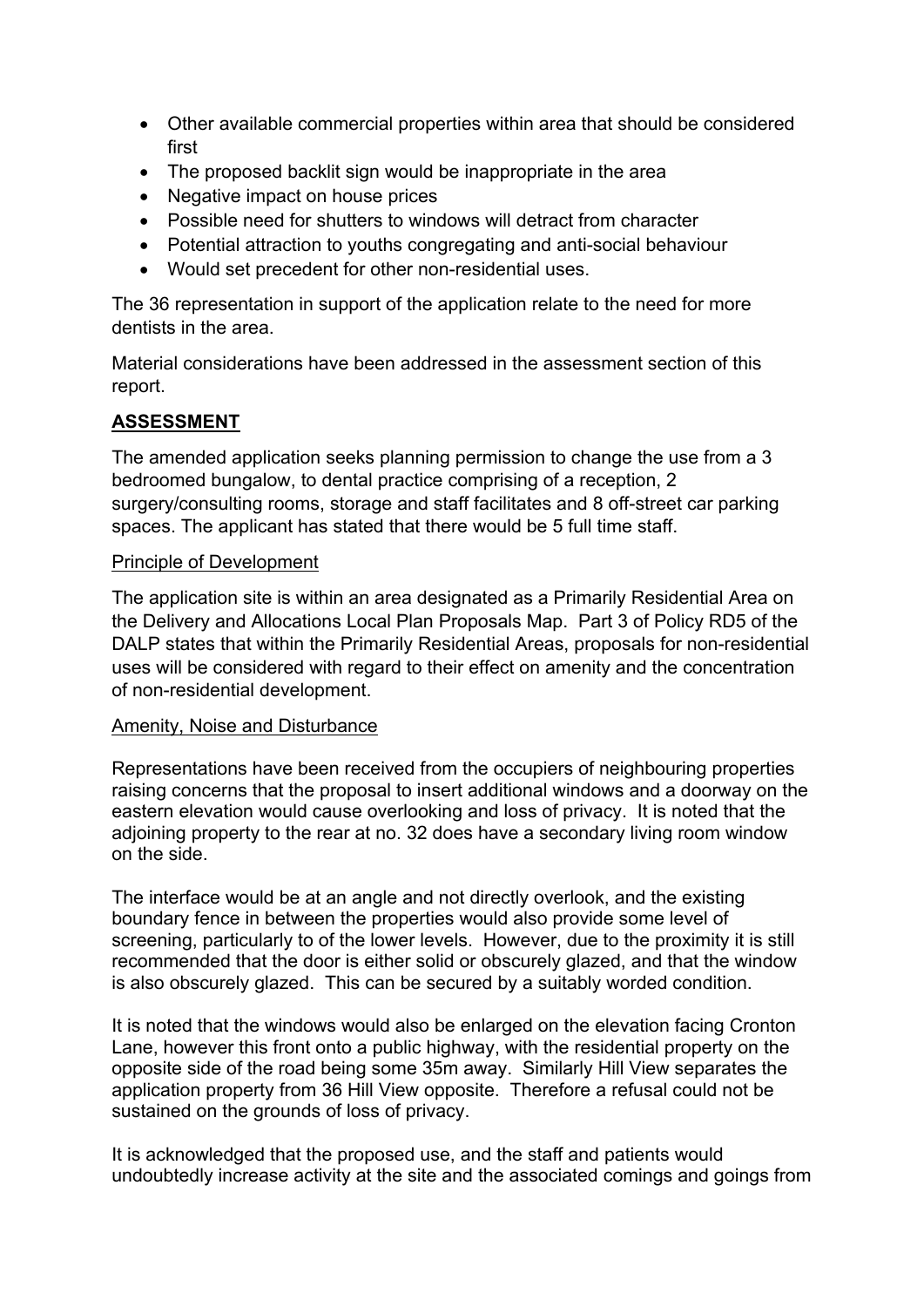the property. However, the Council's Environmental Protection Team have been consulted, and has no concerns with regards noise from the proposed activities. Furthermore, it would be reasonable to restrict the hours of opening by condition so as to mitigate potential noise and disturbance during unsociable hours. The property is also within a relatively busy area including a main road, college, hotel and local shops nearby as well as residential properties. Therefore noise and disturbance is not considered to be a reason for refusal that could be upheld.

Consequently, the proposal would avoid detriment to the living environment of existing residential properties, it would maintain the expected levels of privacy and outlook, and objections on noise and disturbance grounds could not be upheld. The proposal is therefore consistent with Policies GR2 and HE7 of the DALP.

#### **Character**

The application site comprises of an extended residential bungalow with associated garden and driveway, located on the corner of Cronton Lane and Hill View. The property is surrounded on all four sides by residential properties along Cronton Lane and Hill View.

The front door and driveway Hill View front on to Hill View. The prevailing character of Hill View comprises of modest residential bungalows, with landscaped gardens enclosed by low level walls/fences.

The application site has some high level close boarded fencing enclosing part of the Hill View elevation. These would be removed opening up the site which would be more akin to the majority of properties along Hill View that have low level wall/fences and appear more open in appearance.

Whilst the proposed parking would result in increased areas of hard surfacing along Hill View, the areas have been designed to incorporate landscaping, and the large front garden would be retained. This would ensures that the parking areas do not dominate the site, and would not appear incongruous within the street scene.

The proposal includes the enlargement of windows on the Cronton Lane elevation and the insertion of receptions doors on the Hill View elevation. These external alterations are relatively subtle and the general appearance of the bungalow would be retained, so would not be harmful to the prevailing character and appearance of the area.

Consequently, the proposal would retain the character of existing buildings and spaces, and would be consistent with GR1 and GR2 of the DALP.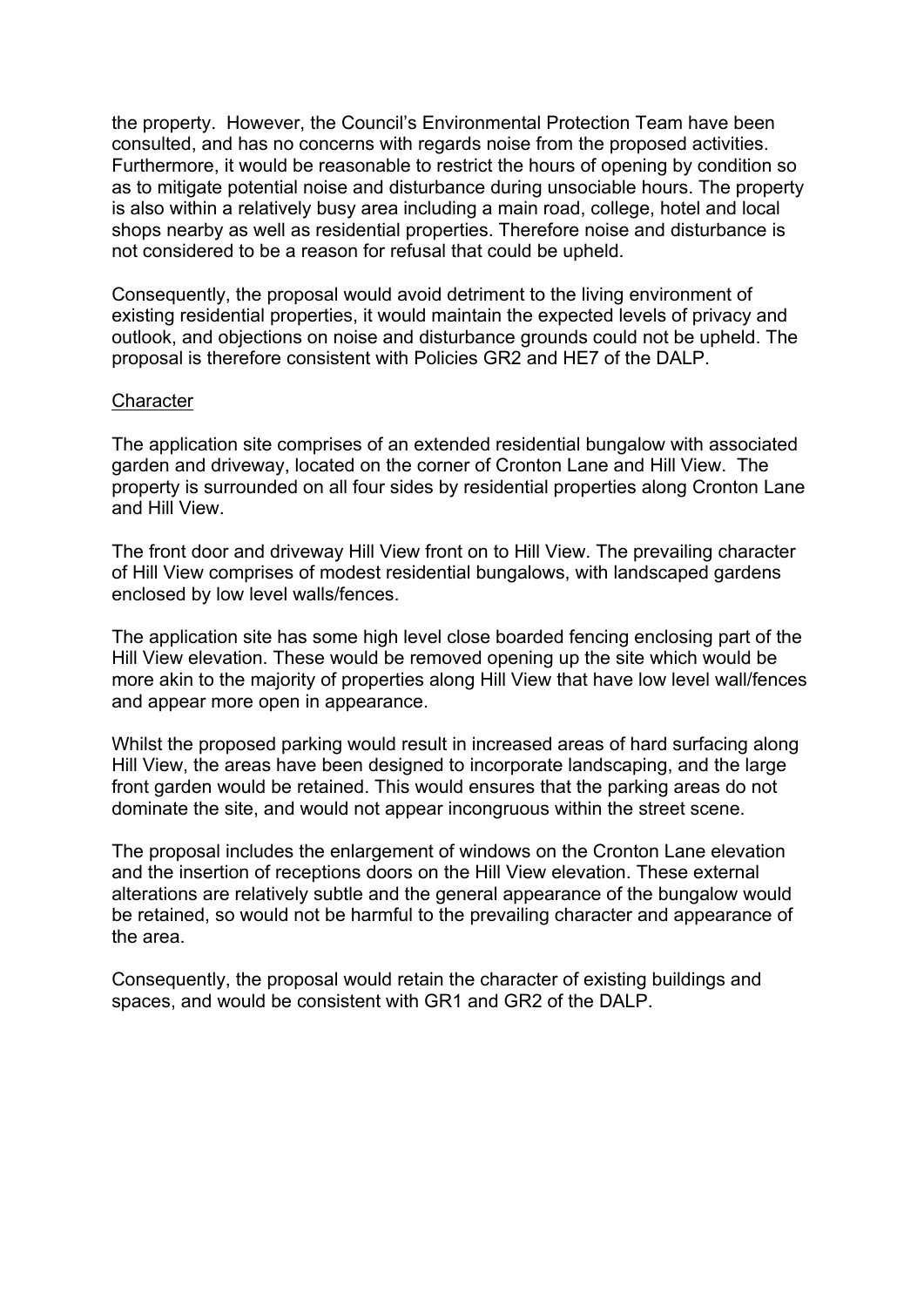#### Highways, Parking and Accessibility

Policy C1 states that the Council will support development provided, amongst other things, it does not have an adverse impact on the function, safety and character of and accessibility to the local or strategic highway network and appropriate provision for car and cycle parking is made. It is located within 400metres walking distance of a bus stop or railway station with a suitable level of service and it is accessible to all.

Furthermore, Policy C2 states that all development must provide an appropriate level of safe, secure, accessible and viable parking. It also requires the design and layout of the proposed parking must enable and encourage the maximum use of sustainable modes of transport, including provision for cyclists and ultra-low emission vehicles.

The site is located on a corner plot at the junction of Cronton Lane and Hill View. Cronton Lane (A5080) connecting road users to Cronton sixth form college and Cronton to the west, and with north Widnes and the A557 (Watkinson Way) to the east. Hill View is a residential street with a 20mph speed restriction, it provides the entrance and exit for vehicles leaving the housing area to the south.

The proposed development includes the provision of 8 off-street car parking spaces, electric charging points for two vehicles, and the provision of secure cycle parking for 4 bicycles (two Sheffield stands).

In terms of access to local facilities and bus services, Cronton Lane Local Centre is located approximately 140m to the east of the site, and the nearest bus stop is approximately 110m to the west outside of the Hillcrest Hotel and is served by 26A. Furthermore, the bus stops by Lunts Heath Road round-a-bout and Birchfield Gardens are approximately 250m to the east.

The Council will require parking provision according to the standards set out in Appendix E. Any significant variation (+/- 10%) from these standards must be justified on a case-by-case basis, and would need to demonstrate there are no harmful impacts on the street scene or the availability of on-street parking.

The Council's Highways Officer has been consulted on the application and has provided the following comments on 25/02/2022:

*Further to your consultation we have considered the proposed application as the Highway Authority and would make the following representation;*

*It is noted that the application was considered by the Highway Authority in November 2021 and issues raised by the Highway Officer with a formal objection.*

*The current proposal is for a reduced number of treatment rooms and includes revised onsite parking arrangements to address points raised by the Highway Officer with regards to non-compliance to Halton's access crossing guidance.*

*On balance the Highway Officer is of the view that the proposal would be acceptable with suitable conditions applied to ensure that the development is implemented and operated as per the revised submission.*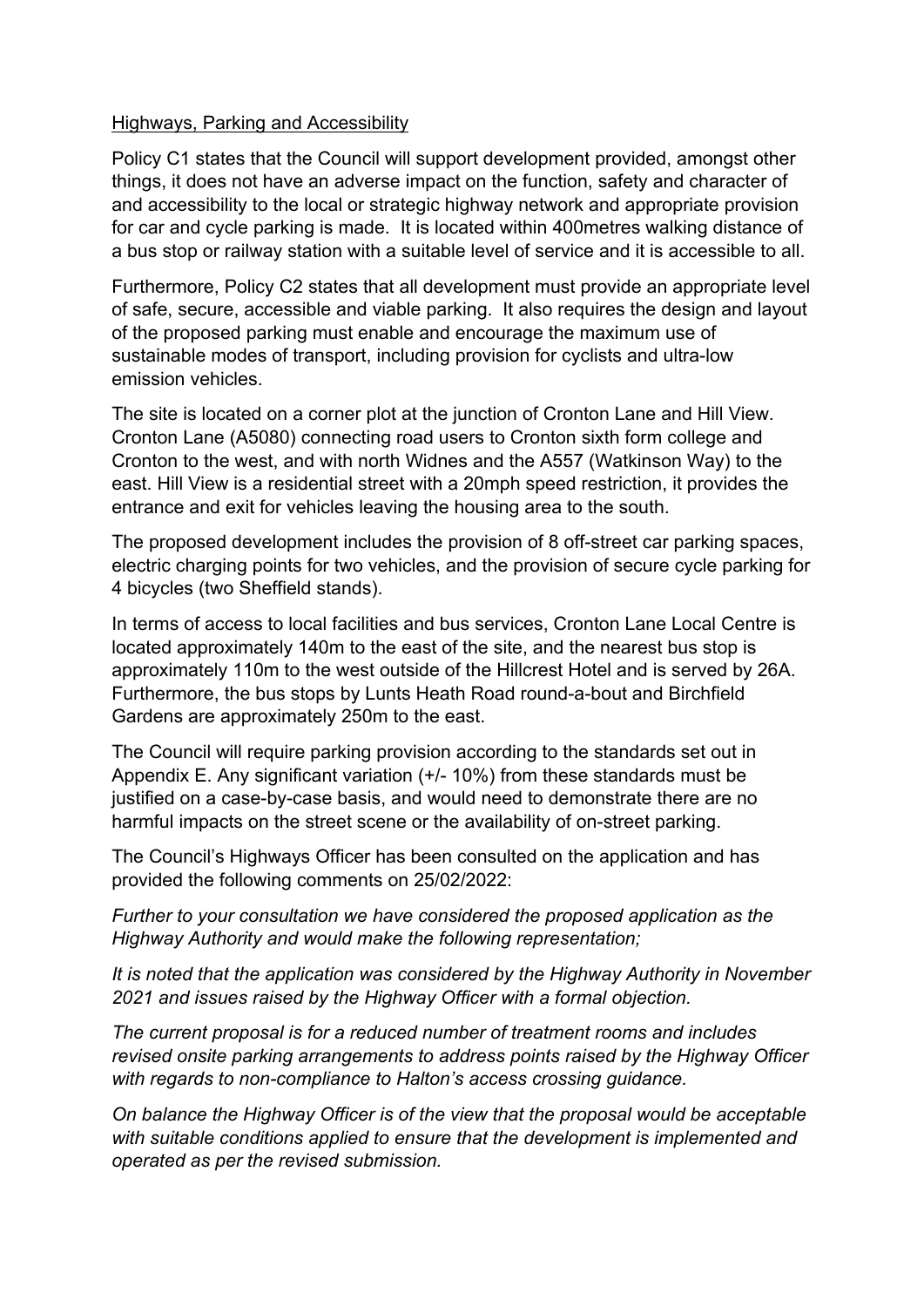*The previous proposal showed 12 spaces of which 9 took direct access over the adopted footway via an elongated dropped kerb. This was considered unsuitable, due to Highway safety considerations, as was the proximity of the proposed access crossing to the junction with Cronton Lane to the North.*

*Current plans show off street parking in the form of 6 number 3m wide bays and the retention of the existing double garage provision. It is noted that the garage spaces are unlikely to meet the current guidance in terms of internal dimensions but they are to be retained and therefore carry some weight.*

*Hill View is a residential street that is by current standards narrow and the site is on the corner with Cronton Lane a major East/ West corridor to the North of Widnes. The junction on which the site is located is protected by existing double yellow lines and sees a change in speed limit from 30mph to 20mph on Hill View.*

*Previously we raised the potential for conflict between parked vehicles on Hill View and users of the new off street parking provision. To address this the applicant has widened the bays which is an accepted method to improve accessibility of parking spaces as referenced in Manual for Streets.*

*The proposal for 3 pairs of wide bays meets the access crossing guidance document and following on from discussion with internal colleagues I confirm that if an application came in to construct the 2 new crossings they would be permitted.*

*This said the turning movements required to access the bays may be convoluted if parked vehicles are present opposite the bay and therefore could result in potential vehicle/ vehicle conflict.*

*To address this and as part of the proposal the applicant proposes to reduce the height of the boundary wall to improve visibility from and to the new car parking provision. In the interests of road safety the boundary treatment changes shown on drawing 0001-04 should be implemented prior to the change of use being brought into use and conditioned to be retained for the lifetime of the use.*

*Although this aspect of the proposal is likely to remove the road safety issue with regards to vehicles using the off street car parking provision there is still a possibility that there would be short term impacts on operation of the street and junction due to the site constraints, substandard road width and proximity to the junction.*

*In an attempt to put the potential likelihood of conflict between the proposed car parking and other road users into context further information was provided with regards to anticipated use. Although a worst case has not specifically been provided the information suggests that each treatment room will accommodate 2 patients per hour.*

*Allowing for a 10 hour working day the maximum number of patients per day is likely to be in the region of 40 per day which in the Highway Officers opinion is not considered to be an unacceptable number of new movements on the network.*

*It is the Highway Officers opinion that given the layout for proposed access crossings/ parking spaces meet the guidance provided by Halton and the proposed*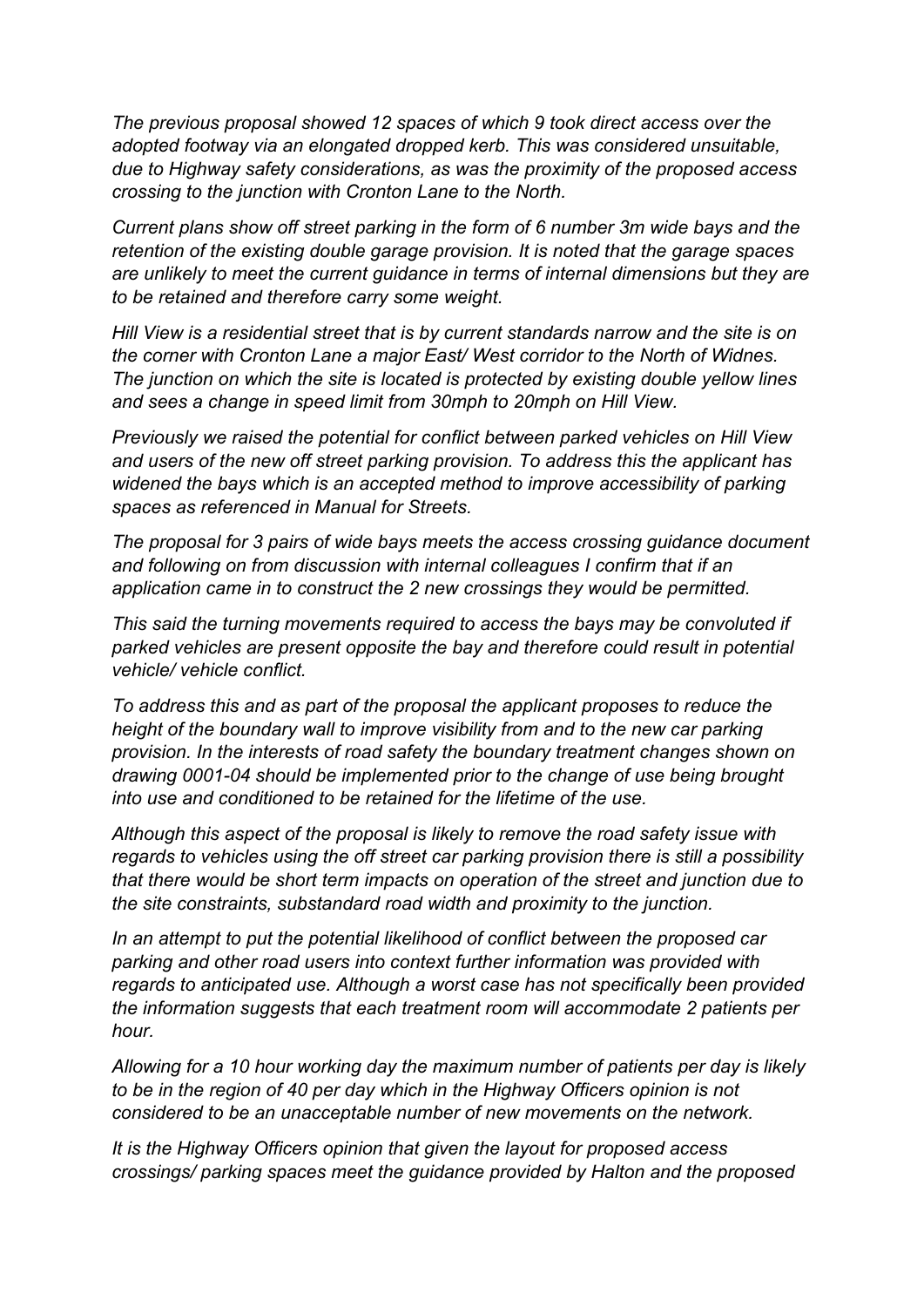*amendments to the boundary wall an objection on Road Safety would not be sustainable.*

*In terms of parking space numbers the maximum standard for medical/ health services set out in the current UDP is 1 space per 2 staff and 4 spaces per consulting room, as this is not a town centre location I see no reason why we would look to allow a reduced standard in this case.*

*Upon request the applicant has clarified that the total number of staff would be 5 and therefore, given the reduction of treatment rooms to 2, the current maximum standard would be 11.*

*The proposal as presented falls short of the maximum by 3 which although is not ideal we would question if an objection under TP12 would be sustainable given the location.*

*The inclusion of cycle parking and provision for the charging of EV vehicles is welcomed and if permitted facilities should be provided prior to the change of use being brought into use.*

*Works to, and on, existing highway will require suitable agreement and it should be noted that as part of the works to form the new access crossings there may be a requirement to relocate the existing traffic calming hump adjacent to the site to avoid conflict with new onsite parking provision.*

*The Highway Officers considerations were based on submitted plans and supporting information provided by the applicant. The proposal is for a dental practice and therefore we would request that the use be conditioned accordingly and that alternative services outside of the considered context are prohibited.*

*A further point that the Highway Officer would note is that significant congestion was observed along Cronton Lane during the AM peak with high footfall for pedestrians heading for the local college to the West.*

*This congestion results in difficulty with access and egress to Hill View and although a degree of driver courtesy appears to be the norm we would request that for the benefit of all users consideration be given to amending the proposed weekday working hours stated on the application from 08:30 start to after the AM peak.*

*Given the sites location we would request that should a permission be granted a CEMP should be conditioned to manage construction in the interests of road safety.*

*Additional comments 15/03/22*

*We have been made aware that the DALP has been adopted and is being due to be published in final draft imminently.*

*To aid in your considerations I thought it would be useful to compare the previous standards against the new in terms of car parking as I know this is an area of debate.*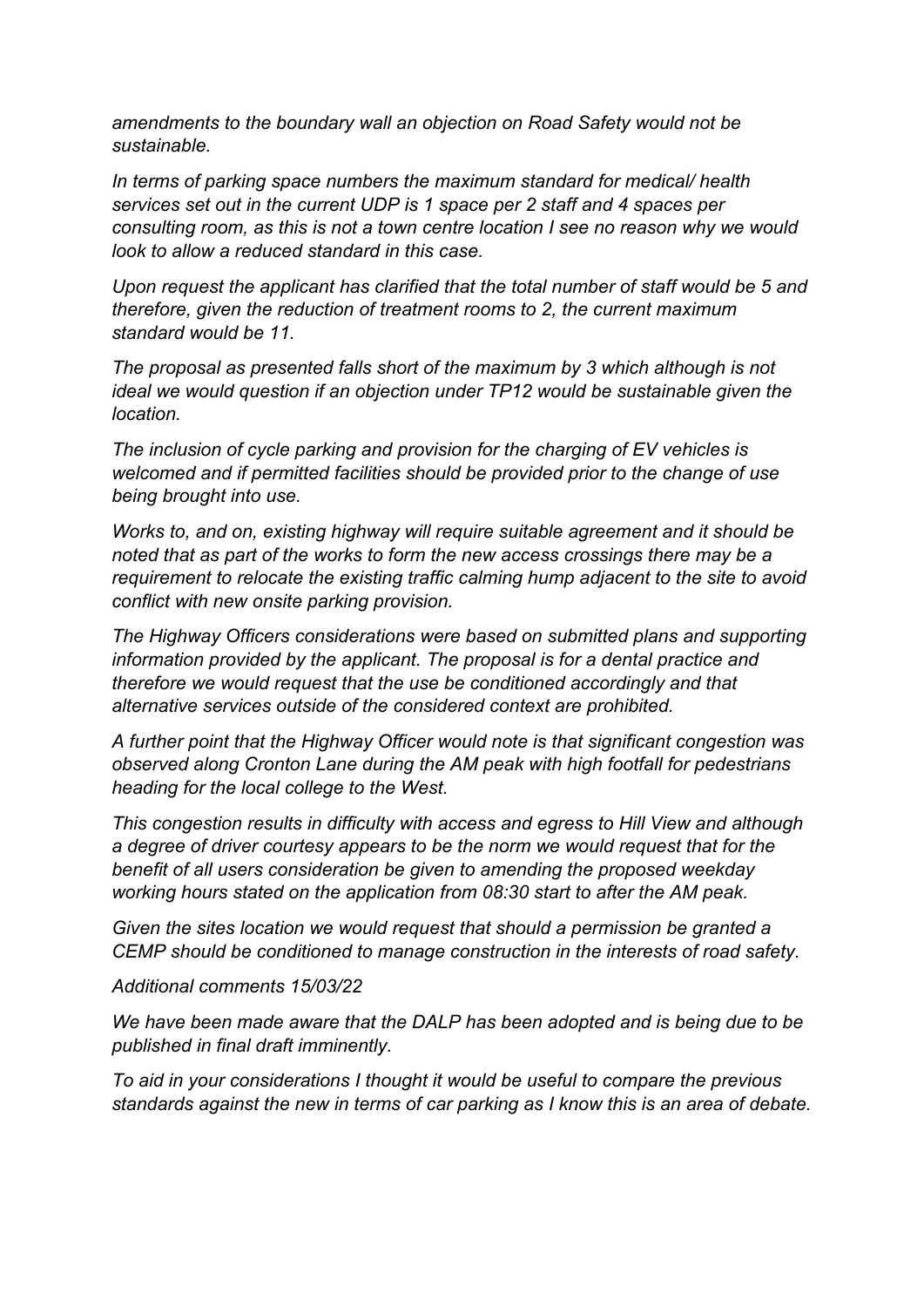*When drafted the UDP utilised maximum standards In terms of parking spaces which, for medical/ health services was 1 space per 2 staff and 4 spaces per consulting room.*

*In my comments I stated that in my opinion I could see no reason why we would look to support a reduced standard in this case.*

*Upon request the applicant clarified that the total number of staff would be 5 and therefore, given the reduction of treatment rooms to 2, the maximum standard according to the UDP would be 11.*

*The proposal as presented fell short of the maximum by 3 which as previously mentioned was not ideal however it was my opinion that an objection under TP12 (the UDP policy regarding car parking) would not be sustainable given the location and observed availability of on street parking in the wider, albeit residential, area.*

*Policy C2 within the DALP considers impact of development in terms of car parking and the standards set out in Appendix D replicate the DALP maximum standards with the following policy wording;*

*"The Council will require parking provision according to the standards set out in Appendix D. Any significant variation (+/- 10%) from these standards must be justified on a case-by-case basis, and would need to demonstrate there are no harmful impacts on the street scene or the availability of on-street parking."*

*The proposed development does demonstrate a shortfall when considered against policy, beyond the -10% referred to, but considered on its merits and taking into account site observations it is my opinion that my previous comments stand and that an objection to the proposal based on under provision of onsite parking would not be sustainable as space is available on the highway to park safely/legally for any small amount of overspill that might occur.*

The concerns raised relating to potential to increase improper parking around the junction. It is the responsibility of the Police to enforce and resolve issues surrounding improper and illegal parking and a refusal of the application due to potential for illegal parking not within the application site and resulting congestion could not be justified.

Consequently, it is considered that the development would not have an adverse impact on the function, safety and character of and accessibility to the local or strategic highway network. Appropriate provision would be provided for car and cycle parking. The site is in an accessable location served by bus stops within a suitable walking distance. Consequently, the proposal is considered to be compliant with Policies C1 and C2 of the Halton Delivery and Allocations Local Plan. It is not considered that the suggested CEMP can be justified based on the scale of the proposed development but an informative can be provided with respect to guidance provided by the Considerate Constructor's Scheme.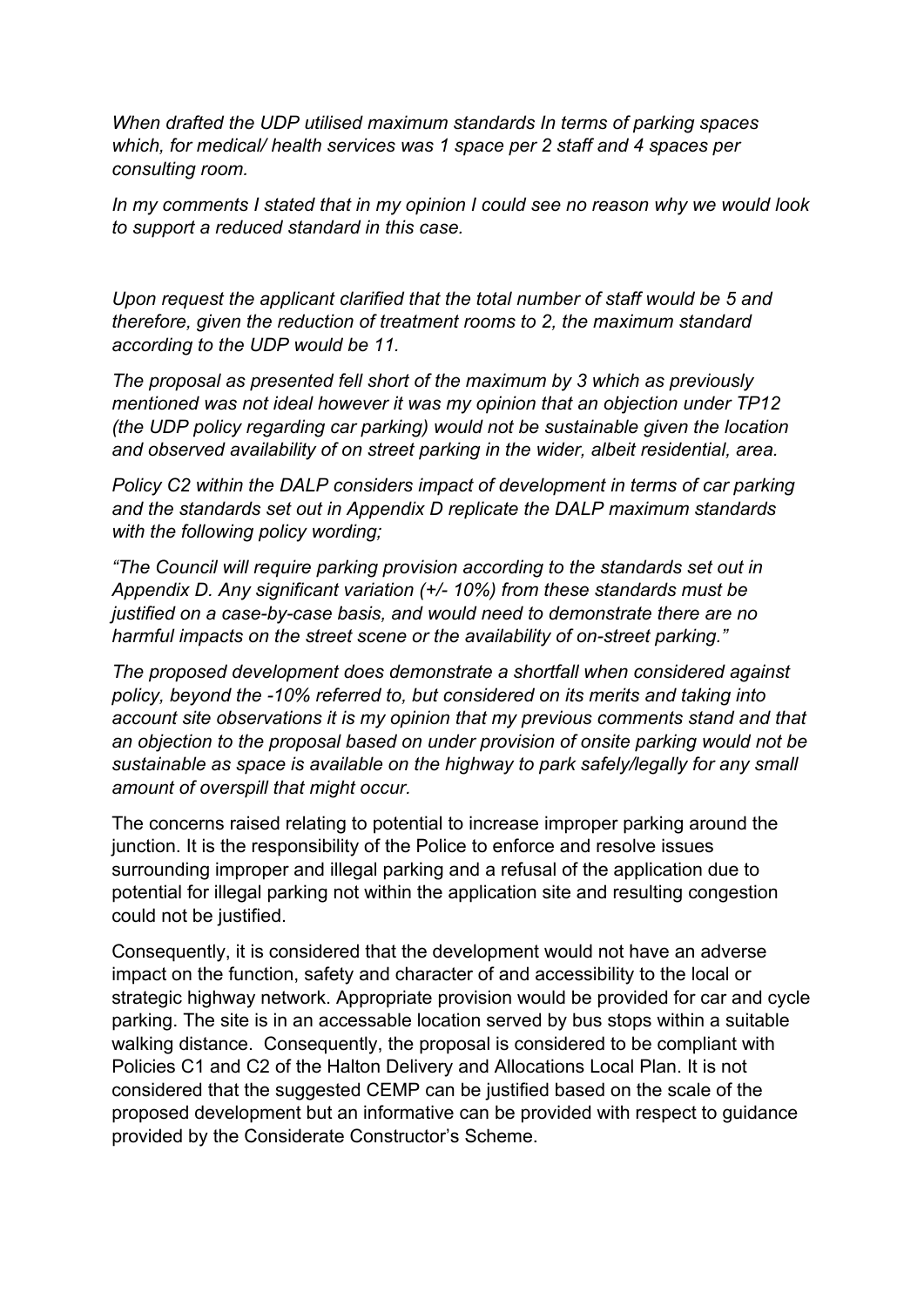Furthermore, paragraph 111 of the NPPF is clear in that 'Development should only be prevented or refused on highways grounds if there would be an unacceptable impact on highway safety, or the residual cumulative impacts on the road network would be severe'. Considering the above, a refusal on highways grounds could not be sustained.

## Drainage

The proposed development involves the creation of car parking spaces on areas that are currently a residential garden. This would have the potential to increase the surface water runoff at the proposed sit and exacerbate the existing drainage problems within the area. The Lead Local Flood Authority has been consulted and has no objection although has recommended a basic drainage strategy to help mitigate this, for example some basic measures such as the use of permeable paving, soakaway to garden areas, or a rain water butt. These can be secured by appropriately worded planning condition.

## Waste

The applicant has provided sufficient information in the Proposed Site Plan to comply with policy WM9 (Sustainable Waste Management Design and Layout for New Development) of the Merseyside and Halton Joint Waste Local Plan (WLP) and the National Planning Policy for Waste (paragraph 8).

## Other issues raised

Objections have been raised to the appropriateness of the proposed illuminated signage indicated on the submitted drawings. However, this would be controlled by other legislation and a separate advertisement consent would need to be submitted for considered by the Local Planning Authority.

Objections have also been raised in relation to the number of people that would visit the site and potential safeguarding issues of children living in the surrounding area. However, whilst crime and anti-social behaviour are material planning considerations, no evidence or justification has been presented as to why a dentist would increase such issues in the area, and the proposal could not be refused on these grounds.

Objections have been received on the basis that there are other available commercial properties within area that should be considered first. However the local planning authority is required to consider planning applications on their own merits, whilst there may be commercial units located elsewhere that are preferable, that does not constitute a reason for refusal.

Additional concerns have also been raised with regards to the affect the proposal would have on house prices in the area, however this is not a material planning consideration.

## Summary and Conclusions

The existing traffic in the area, and the highways concerns raised by local residents have been fully considered. However, a refusal could not be justified on highway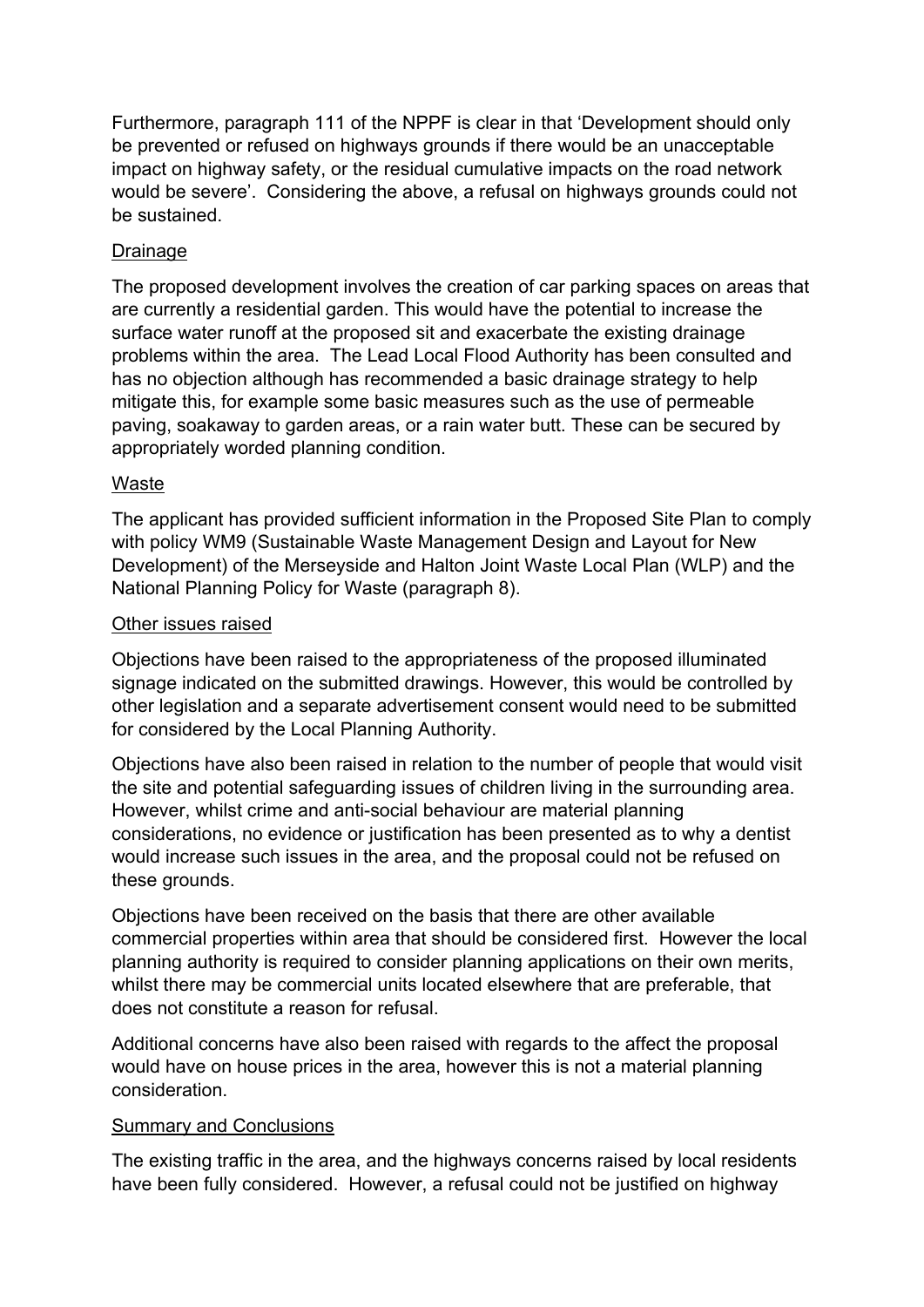grounds as the development would not have an adverse impact on the function, safety and character of and accessibility to the local or strategic highway network. Appropriate provision would be provided for car and cycle parking. And the site is in an assessable location served by bus stops within a suitable walking distance.

Overall the proposal would not have a detrimental impact on the amenity of the area. Suitable planning conditions can be imposed to ensure that the necessary windows would be obscured to prevent loss of privacy to the adjacent property to the rear, and hours of opening to patients can also be controlled by condition to prevent noise and disturbance at unsociable hours.

Furthermore, the external alterations are relatively minor and the general appearance of the bungalow would be retained, so as not to harm the character and appearance of the area.

The proposed change of use would also provide benefits to the local community in the form of an additional dental service. Consequently, the proposed development is consistent with Policies GR1, GR2, C1, C2, HE7 and is recommended for approval.

### **RECOMMENDATIONS**

Approve subject to conditions.

## **CONDITIONS**

- 1. Standard 3 year permission
- 2. Condition specifying plans (GR1, GR2)
- 3. Obscure glazing (GR2)
- 4. Hours of opening to patients (GR2, HE7)
- 5. Lowering of wall for visibility (C1)
- 6. Vehicle access and parking to be constructed prior to commencement of use (C1, C2)
- 7. Securing EV Charging
- 8. Implementation of cycle parking provision (C1, C2, and WM8)
- 9. Drainage (HE9)
- 10.Landscaping (GR1)
- 11.Use restriction to a dentist (GR1, GR2, C1, and C2)

# **BACKGROUND PAPERS**

The submitted planning applications are background papers to the report. Other background papers specifically mentioned and listed within the report are open to inspection at the Council's premises at Municipal Building, Kingsway, Widnes, WA8 7QF in accordance with Section 100D of the Local Government Act 1972

## **SUSTAINABILITY STATEMENT**

As required by:

• The National Planning Policy Framework (2021);